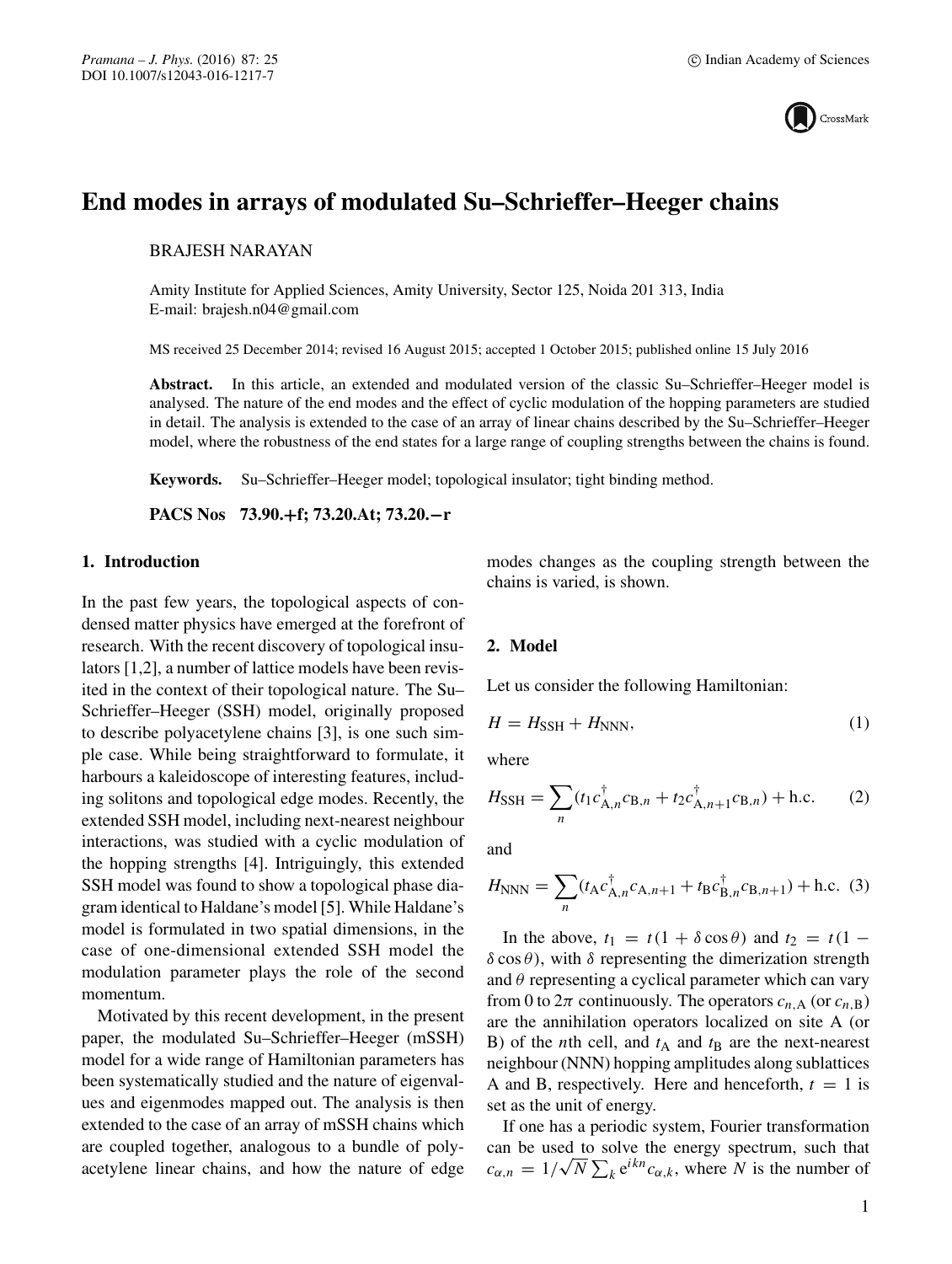unit cells,  $\alpha$  corresponds to the site A or B and k is the crystal momentum. The Hamiltonian can then be rewritten in the form

$$
H = \psi_k^{\dagger} h(k) \psi_k,\tag{4}
$$

where

$$
\psi_k^{\dagger} = (c_{\mathbf{A},k}^{\dagger}, c_{\mathbf{B},k}^{\dagger})
$$

and

$$
h(k) = \begin{bmatrix} 2t_A \cos k & t_1 + t_2 \exp(-ik) \\ t_1 + t_2 \exp(-ik) & 2t_B \cos k \end{bmatrix}.
$$
 (5)

The eigenenergies and wavefunctions of the system are then obtained by the diagonalization of the above Hamiltonian. The energy levels are obtained in the straightforward manner as

$$
E(k) = (t_{A} + t_{B}) \cos k
$$
  
 
$$
\pm \sqrt{(t_{A} - t_{B})^{2} \cos^{2} k + t_{1}^{2} + t_{2}^{2} + 2t_{1}t_{2} \cos k}.
$$
 (6)

If the system is not periodic, then one needs to use the original Hamiltonian defined in real space and the spectrum can be obtained by a numerical diagonalization of the Hamiltonian matrix.

#### **3. Results and discussion**

First we calculate the energy values for the mSSH model by considering only the nearest-neighbour hopping in a chain with 100 sites using open boundary conditions. This is shown in figure 1A, where one can note the existence of a zero mode for  $\theta$  values ranging



**Figure 1.** Energy spectrum for the extended SSH model with 100 sites and  $\delta = 0.5$  for (**A**)  $t_A = t_B = 0$ , (**B**)  $t_A =$  $t_{\text{B}} = 0.3$ , (**C**)  $t_{\text{A}} = -t_{\text{B}} = 0.2$  and (**D**)  $t_{\text{A}} = 0.5$ ,  $t_{\text{B}} = 0.1$ .

from  $\pi/2$  to  $3\pi/2$ . This doubly-degenerate state is completely flat and matches with numerous previous investigations of the SSH model. The existence of this zero mode in the SSH model is protected by inversion symmetry and particle–hole symmetry. To study the effect of breaking this symmetry, the NNN hopping term is next introduced in the problem. The resulting energy spectra for different parameter values of  $t_A$  and  $t<sub>B</sub>$  are shown in figures 1B–1D. Introducing such NNN terms has multiple effects, removing the positive-tonegative energy symmetry of the spectrum (particle– hole symmetry breaking), lifting the degeneracy of the zero mode and removing the flatness of the mode. When  $t_A = t_B$  (figure 1B), for nonzero value of NNN hopping, the  $E-\theta$  graph obtained is not symmetric about zero energy. Here particle–hole symmetry is not satisfied, whereas we have the degeneracy of the edge modes as inversion symmetry is still preserved. Next, for  $t_A = -t_B$ , a gap in the energy spectrum opens up and we obtain two different branches of edge modes. On modulating the parameter  $\theta$ , the two branches of edge modes do not have crossing and do not connect the separate bands. This behaviour persists when  $t_A$  and  $t_B$  have different magnitudes (see figure 1D).

Till now the NNN hopping term was fixed to a constant value, i.e., it was not varying with  $\theta$ . The modulation was present only in NN term, i.e., it was varying with  $\theta$ . Now, to obtain topologically nontrivial properties, the modulation of NNN hopping with  $\theta$  is also included. This NNN term, after considering modulation, is given by

$$
t_{\mathbf{A}} = h\cos(\theta + \phi), \quad t_{\mathbf{B}} = h\cos(\theta - \phi). \tag{7}
$$

Here  $h$  is the parameter which controls the NNN hopping amplitude. Different values of  $\phi$  have been chosen to get symmetric or antisymmetric NNN term. One can notice that the edge mode spectrum exhibits similar characteristics except for  $\phi = 0$ . For all values of  $\phi$ , except  $\phi = 0$ , edge modes cross each other and connect the separate bands, unlike the previous case when we did not modulate the NNN terms. Even on continuously varying the parameter  $\theta$ , the two edge modes cross each other and connect the bulk spectra, suggesting that it represents a topologically nontrivial state. For  $\phi = -\pi/4$  and  $\pi/4$ , bulk spectra are the same but edge modes are located on opposite sides (see figures 2A–2C). When  $\phi = 0$ , the two branches of edge modes merge to give single band and the two bulk spectra also touch each other (see figure 2B). These features have also been previously studied by Li *et al* [4], and our results match theirs, except for the discrepancy in the wavefunction of the edge mode for  $\phi = 0$ .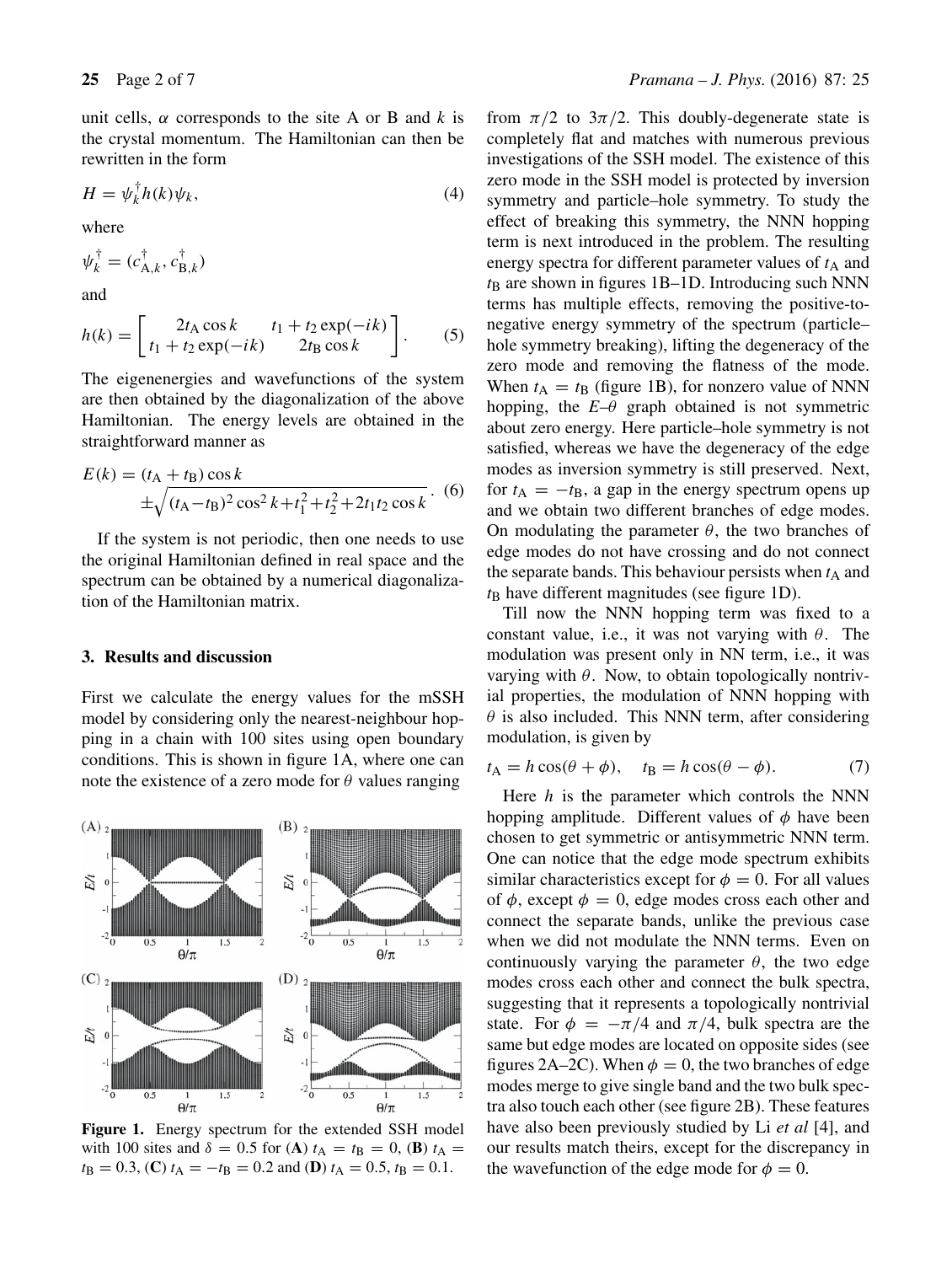

**Figure 2.** Energy spectrum for the extended SSH model with 100 sites and  $\delta = 0.5$  and  $h = 0.2$ . (**A**)  $\phi = -\pi/4$ , **(B)**  $\phi = 0$ , **(C)**  $\phi = \pi/4$ . For  $\phi = 0$ ,  $t_A = t_B$  and the two branches of the edge modes merge together. Graphs **A** and **C** are identical and only their wavefunction is in opposite direction.

The results reported in the above were known and we have reproduced them here. Next, it is interesting to ask what happens when we do not vary all the NNN terms with  $\theta$  but modulate only some of the terms. So, next we study the SSH model with modulation in only half of the NNN hoppings. For the first 50 sites we have

$$
t_{A} = h\cos(\theta + \phi), \quad t_{B} = h\cos(\theta - \phi)
$$
 (8)

and for the rest of the sites

$$
t_{\mathbf{A}} = X_{\mathbf{A}}, \quad t_{\mathbf{B}} = X_{\mathbf{B}}.
$$
\n
$$
(9)
$$

For different values of  $X_A$  and  $X_B$ , and continuously changing values of  $\phi$ , the energy values are calculated. For all values of  $X_A$  and  $X_B$ , except  $X_A = X_B = 0$ and  $X_A = -X_B$ , edge mode branches do not cross each other and in each of these cases, the bulk spectra touch each other (see figures 3A–3C, 3E–3G, 3I–3K).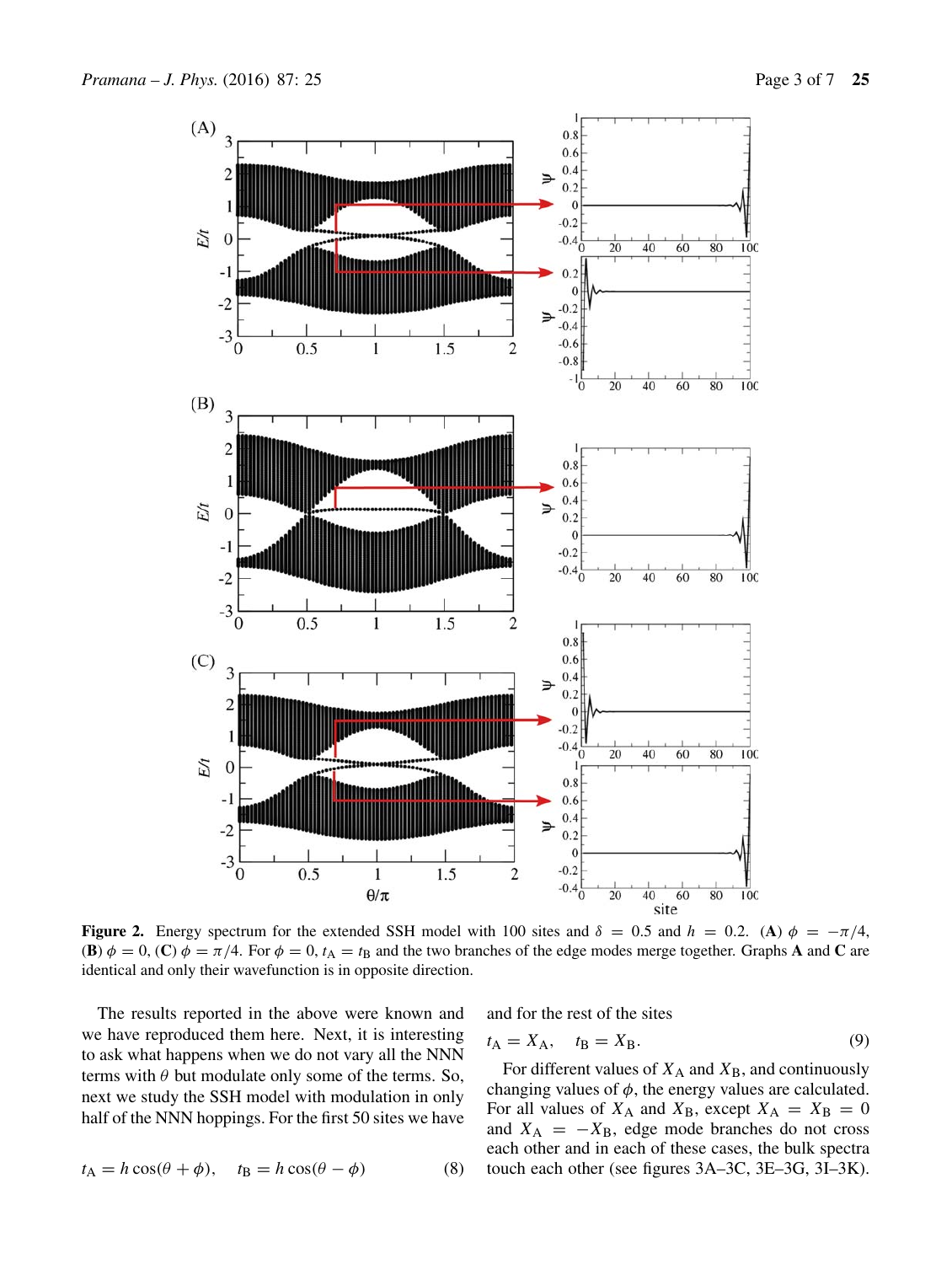

**Figure 3.** Energy spectrum for the extended SSH model with 100 sites and  $\delta = 0.5$  and  $h = 0.2$ . In (A), (B), (C) and (D)  $\phi = -\pi/4$ ; in (**E**), (**F**), (**G**) and (**H**)  $\phi = \pi/4$  and in (**I**), (**J**), (**K**) and (**L**)  $\phi = 0$ . For (**A**), (**E**) and (**I**)  $X_A = X_B = 0$ , (**B**), (**F**) and (**J**)  $X_A = X_B = 0.2$ , (**C**), (**G**) and (**K**)  $X_A = 0.1$  and  $X_B = 0.2$  and (**D**), (**H**) and (**L**)  $X_A = -X_B = 0.2$ . Wavefunctions of the edge modes, for (**D**), (**H**) and (**L**), has also been shown. Wavefunction of the edge modes of other graphs have similar nature to that of full modulation.

For  $X_A = X_B = 0$ , the bulk spectra touch each other and the edge mode branches cross each other. The most interesting result is for the condition  $X_A = -X_B$  and  $\phi \neq 0$ . In this case, the bulk spectrum has a gap. The two edge modes cross each other but the edge mode emerging from the lower bulk joins the upper bulk and the other edge mode branch which emerges from the upper bulk also joins the upper branch instead of joining the lower bulk. There is a third branch emerging from the upper bulk which joins the lower bulk crossing the two edge mode branches. The wavefunctions of the edge modes are similar to wavefunctions of the other cases. Also, the wavefunctions of these edge modes are similar to that obtained in fully modulated chain. The nature of wavefunction for this third branch is different from other two branches. To illustrate, as shown in figures 3D and 3H  $\phi = -\pi/4$  and  $\phi = \pi/4$  were chosen, respectively. The bulk spectrum of both the cases are identical but the third branch and the edge modes are on opposite sides. States with  $\phi$  and states with  $-\phi$ are different topological states. Wavefunction for this third branch shows a finite amplitude in the middle of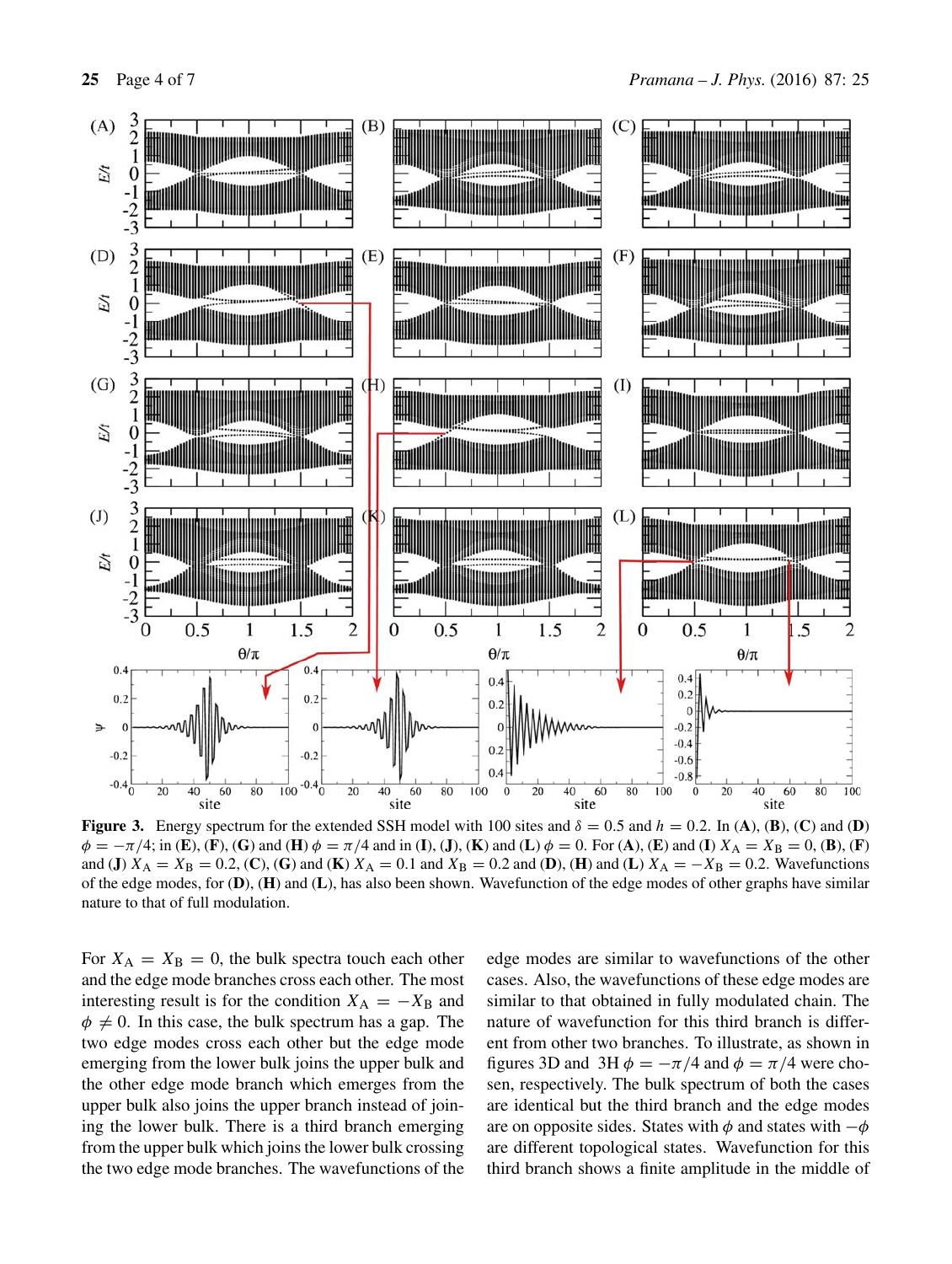

Figure 4. Array of chains of atoms. 'A' represents one kind of atoms and 'B' another kind. The chain is made up of atoms A and B positioned alternately. For NN, hopping coefficient is  $t(1 - \delta \cos \theta)$  and  $t(1 + \delta \cos \theta)$  for single and double bond respectively.  $t_A$  and  $t_B$  are the hopping coefficient for NNN of A and B. In between the chains,  $t_{chain}$  is the hopping coefficient.

the chain for both figures 3D and 3H, suggesting that it is not an edge mode. For no other combination of  $X_A$ ,  $X_{\text{B}}$  and  $\phi$  investigated in this work, could one obtain such a spectrum. Wavefunction of all the edge modes is similar to that obtained in a chain with all NNN terms modulated.

To study the effect of the presence of other chains and to find if such states are present in arrays of chains,  $E - \theta/\pi$  for an array of three chains was next computed. Figure 4 shows an array of two chains. An array of three chains was made by placing an identical chain in the plane of the two chains shown in figure 4 and parallel to them. We assumed hopping coefficient between the chains to be  $t_{chain}$  for both A–A and B–B interchain interactions. Initially, an array was made of chains with modulation of all NNN terms. To study this effect, the band structure for various values of  $t_{chain}$  and  $\phi$  were generated. Firstly,  $t_{chain}$  = 0.05 was fixed. It was observed that the edge mode spectrum exhibits similar characteristics as before, except for  $\phi = 0$ . Also, for all values of  $\phi$  except  $\phi = 0$ , edge modes cross each other and connect the separate bulk bands. These represent topologically nontrivial states. For  $\phi = -\pi/4$  and  $\pi/4$ , bulk spectra are identical but edge modes are located on opposite sides. The nature of graphs obtained is the same as that for the single chain. However, the number of branches of edge modes is now enhanced (see figure 5). For each chain there is a pair of edge modes. When  $\phi = 0$ , the two branches of the edge modes merge to give a single branch, thus we get three branches for an array of three chains. The two bulk spectra also touch each other. Energy spectrum obtained is similar to the energy spectrum of the single chain with all NNN terms varying with  $\theta$ . The value of  $t_{chain}$  was increased to 0.1. Now the gap between the two bulk bands is reduced but the gap between the edge mode branches increases. Still, for  $\phi = -\pi/4$ and  $\phi = \pi/4$ , bulk spectra are identical and the edge mode branches cross each other and connect the bulk bands. For  $\phi = 0$ , we have three edge mode branches



**Figure 5.** Energy vs.  $\theta/\pi$ . For (**A**), (**D**) and (**G**)  $\phi = -\pi/4$ ; (**B**), (**E**) and (**H**)  $\phi = 0$ ; (**C**), (**F**) and (**I**)  $\phi = \pi/4$ . For (**A**), (**B**) and (**C**)  $t_{chain} = 0.05$ ; (**D**), (**E**) and (**F**),  $t_{chain} = 0.1$ ; (**G**), (**H**) and (**I**)  $t_{chain} = 0.2$ .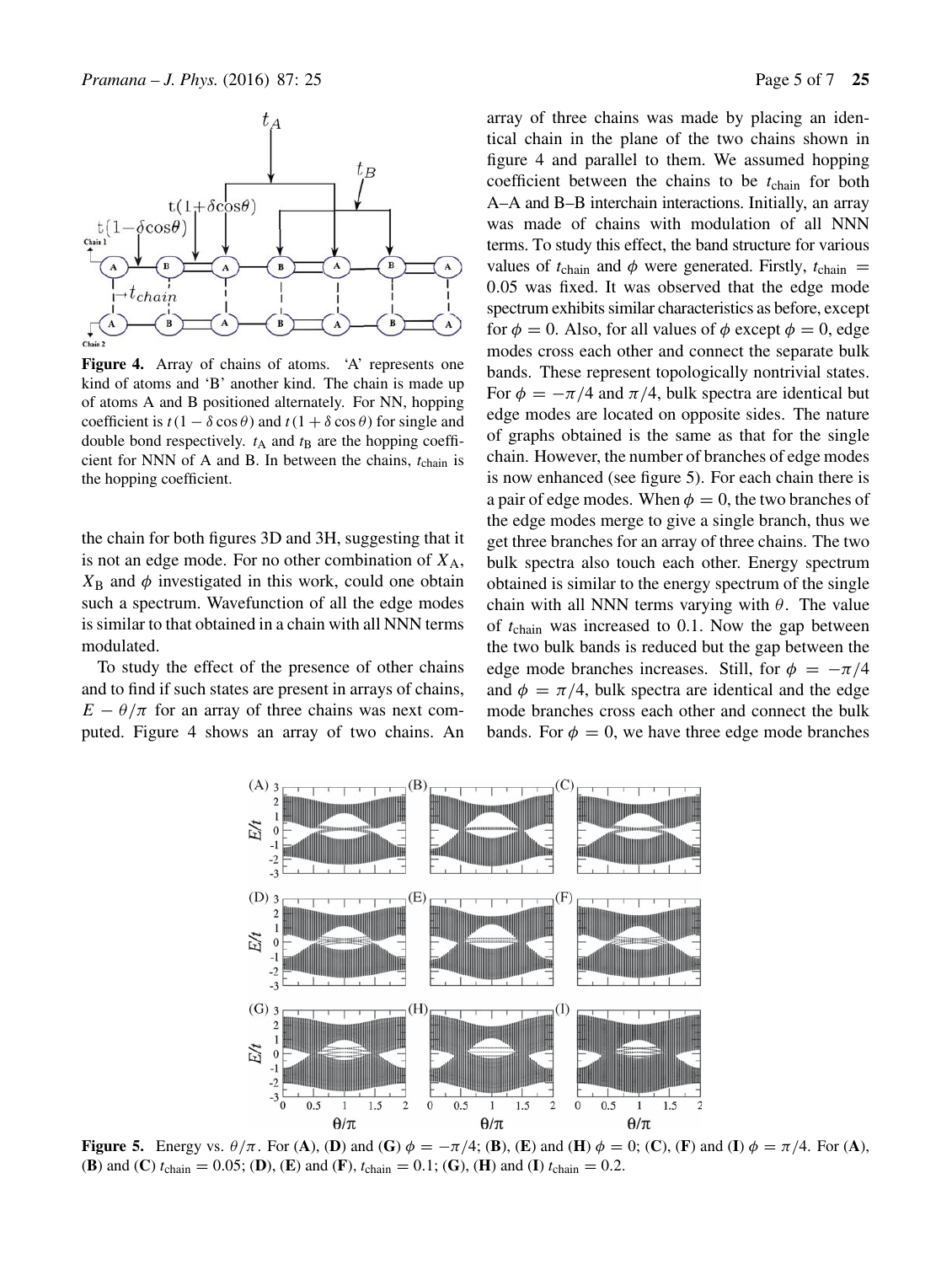

**Figure 6.** Energy vs.  $\theta/\pi$ . For (**A**)  $\phi = -\pi/4$ ; (**B**)  $\phi = 0$  and (**C**)  $\phi = \pi/4$ . For (**A**), (**B**) and (**C**)  $t_{chain} = 5$ . A(t), B(t) and C(t) are wavefunctions of the edge modes of the first chain, i.e., top-most energy spectrum of (**A**), (**B**) and (**C**), respectively. Similarly A(m), B(m) and C(m) are edge mode wavefunctions of the second chain and A(b), B(b) and C(b) are the edge mode wavefunctions of the third chain of (**A**), (**B**) and (**C**), respectively.



**Figure 7.** Energy vs.  $\theta/\pi$ . For (**A**)  $\phi = -\pi/4$ ; (**B**)  $\phi = 0$ ; (**C**)  $\phi = \pi/4$ . For (**A**), (**B**) and (**C**) t<sub>chain</sub> = 0.05 and  $X_A = -X_B = 0.2$ . Below energy spectra are edge mode wavefunctions of second chain or the middle branch. For  $\phi = -\pi/4$  and  $\phi = \pi/4$ , two wavefunctions are shown, one for the main edge mode branch and the other for the new edge mode on the side.